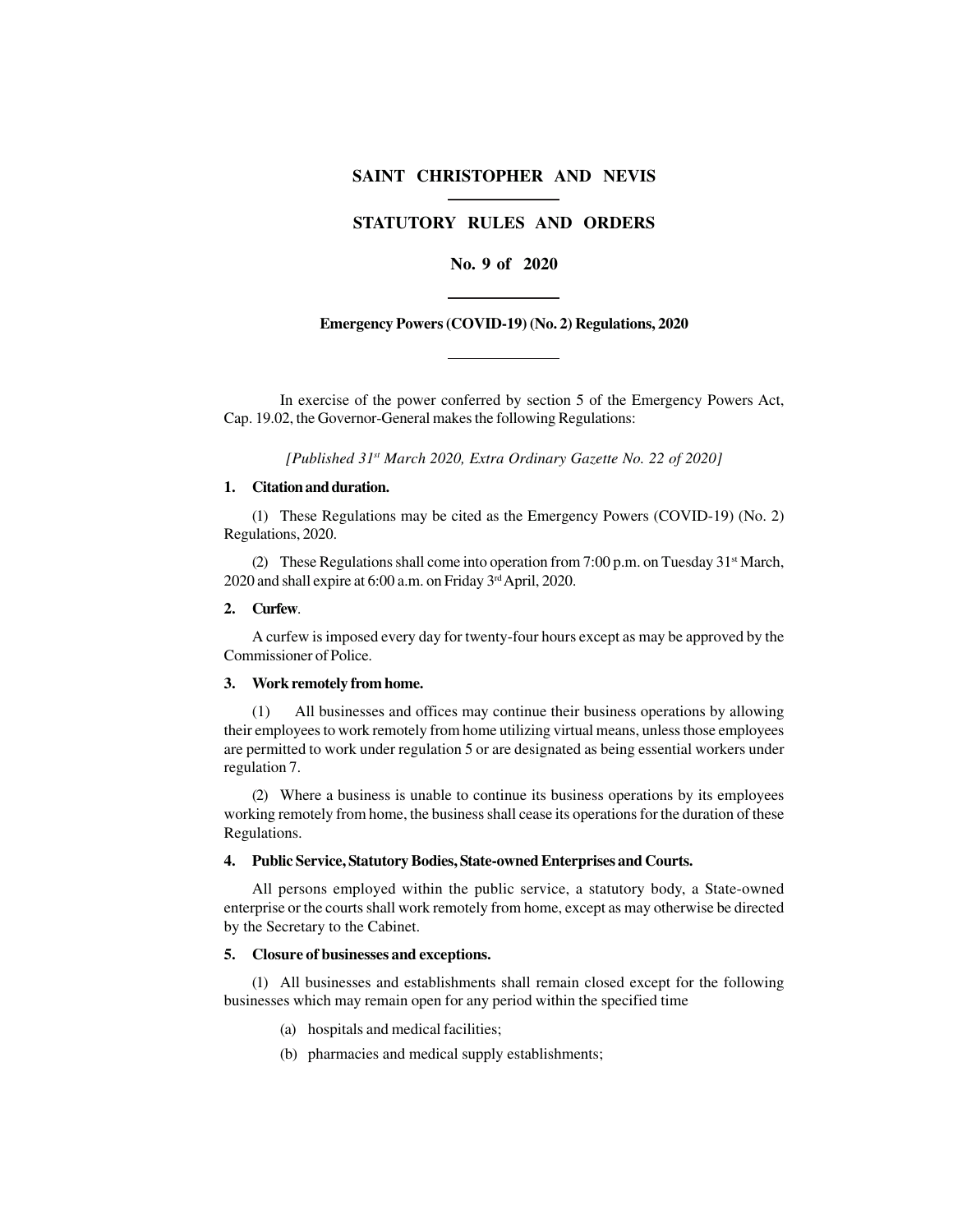- (c) businesses licensed to provide security guard services;
- (d) such other businesses or undertakings as may be specifically exempted, in writing, by the Commissioner of Police

provided that the owner or operator of an establishment specified in paragraphs (a) to (d) shall adhere to social distancing and physical distancing protocols pursuant to regulation 6.

(2) Subject to sub-regulation (3), all works of construction of any sort (apart from urgent plumbing, electrical, roof repairs or other emergency repairs for a home or business) shall cease.

# **6. Social distancing and physical distancing protocols.**

Any establishment, that is permitted to operate pursuant to the provisions of these Regulations, shall make the necessary arrangements to facilitate social distancing and physical distancing and shall

- (a) ensure that all customers and staff maintain physical distancing of at least six feet (6ft.) in or outside of their business, if in a line to enter the business;
- (b) determine the number of persons that may be permitted in the establishment at any one time by permitting one person for every thirty square feet of store space;
- (c) place distance markers at least six feet apart, indicating where each customer must stand on a line at a check out point or other line;
- (d) place distance markers at least six feet apart on the outside of the establishment, indicating where customers must stand while waiting to enter the establishment.

### **7. Shelter in place.**

of

(1) Subject to sub-regulation (2) and in an effort to prevent the spread of the novel coronavirus or COVID-19, every person shall remain confined to their place of residence, inclusive of their yard space, to avoid contact outside of their family, except

- (a) workers required to work under regulation 5;
- (b) for essential travel to the doctor, pharmacy or the establishments referred to in regulation 5;

provided that such persons shall ensure at all times to distance themselves at least six feet from any other person.

(2) For the purposes of this regulation, an "essential worker" includes essential officers

- (a) the Royal Saint Christopher and Nevis Police Force;
- (b) the Saint Christopher and Nevis Defence Force;
- (c) the Fire and Rescue Services Department;
- (d) National Emergency Management Agency and Nevis Disaster Management Department, the National Emergency Operating Centre, the Health Emergency Operating Centre and any other Disaster Management Services;
- (e) the prisons, correctional facilities, or other similar establishments;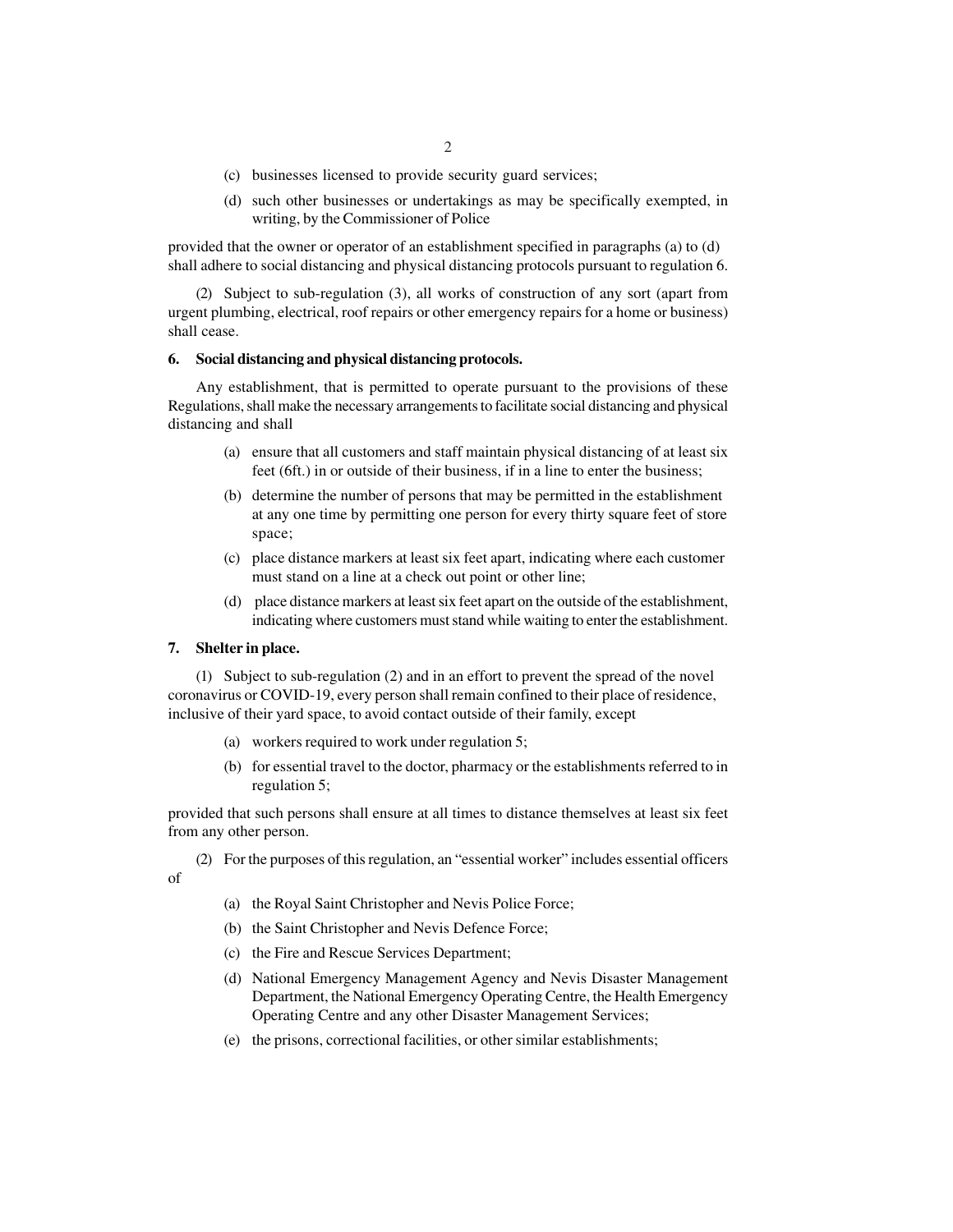- (f) any hospital, health care or medical facility;
- (g) Customs Department;
- (h) Immigration Department;
- (i) the Air and Sea Ports Authorities;
- (j) essential media personnel of a Media House;
- (k) the office of the Director of Public Prosecutions, the Attorney General's Chambers, Members of Parliament, the Secretary to the Cabinet;
- (l) emergency technical personnel of any water, electricity or other sector encompassing the provision of electronic communications including print and electronic media.

(3) All essential workers shall at all times carry personal identification and official work identification where possible.

### **8. Education and religious instruction.**

(1) All religious and educational places of instruction or worship shall remain closed.

(2) Sub-regulation (1) does not prohibit any activity referred to therein by electronic or virtual means.

### **9. Restriction on social activities.**

No person shall host, attend or visit

- (a) a private party;
- (b) a recreational or competitive sporting event or other types of public entertainment;
- (c) a wedding;
- (d) a banquet, ball or reception;
- (e) any other ceremony in any facility or public place;
- (f) a funeral;
- (g) a meeting of a fraternal society, private or social club or civic association or organization;
- (h) any public beach;
- (i) any bars or rum shops; or
- (j) any other type of social event.

#### **10. Restriction on international travel.**

(1) For the purposes of preventing, controlling and suppressing the spread of the novel coronavirus or COVID-19, with immediate effect

- (a) except with the prior written permission of the Air Ports Authorities, all airports including private airports and fixed-base operations shall be closed to incoming international flights;
- (b) all sea ports shall be closed to regional and international seafaring and private boating; and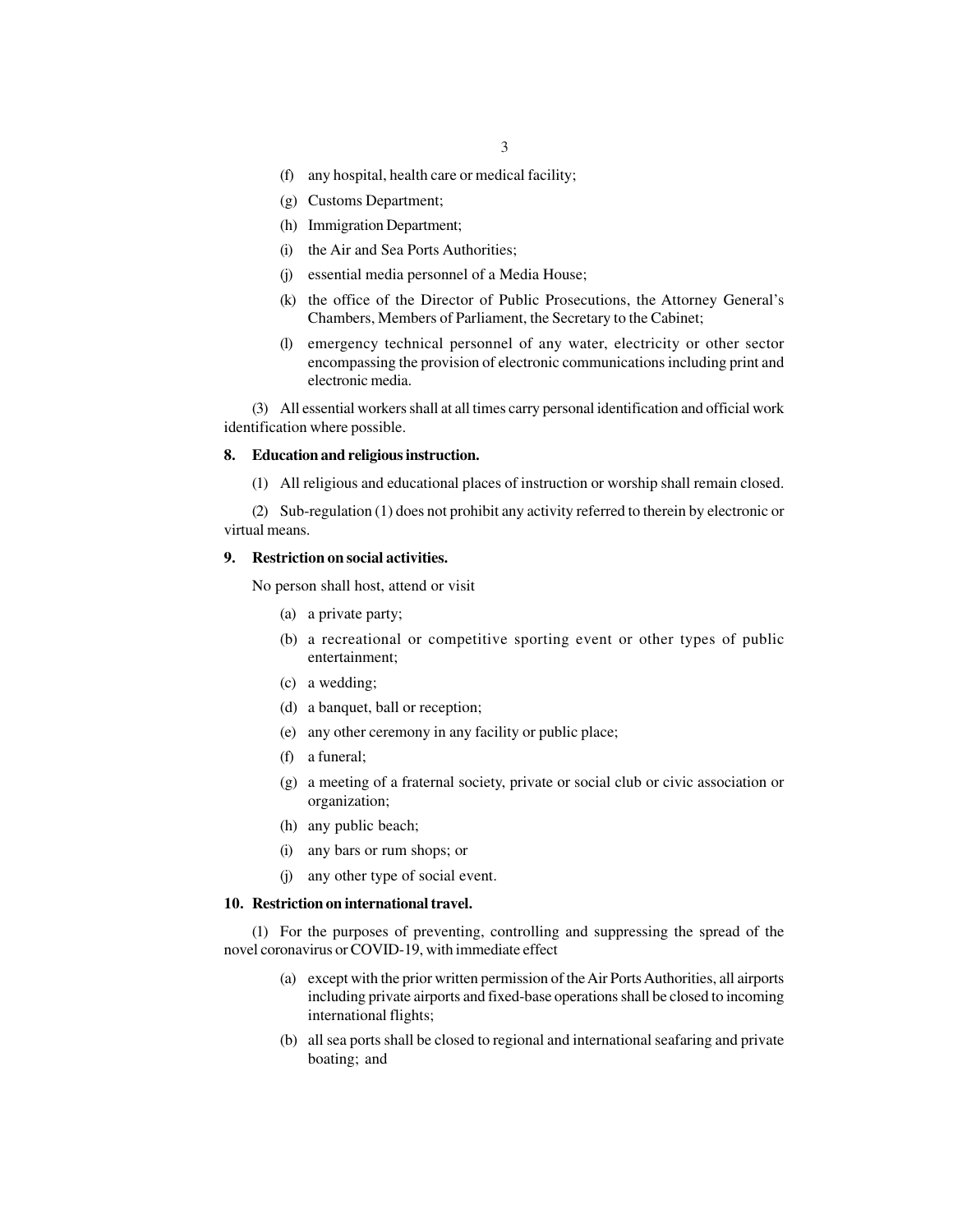- (c) a visitor shall not be permitted to enter and disembark for any reason, including transiting through Saint Christopher and Nevis.
- (2) The restriction contained in paragraph (1) does not apply to
	- (a) outgoing flights or outgoing ships, as the case may be;
	- (b) cargo flights or cargo ships, as the case may be;
	- (c) commercial courier flights;
	- (d) emergency medical flights;
	- (e) emergency flights approved by the Air Ports Authorities;
	- (f) flight carrying any diplomat.

(3) Notwithstanding sub-regulation (2), no crew member will be allowed or granted shore leave, unless for the purposes of operational difficulties and upon receiving permission from the Airports Authorities or the Ports Authorities.

#### **11. Restriction on domestic travel.**

No person shall offer for hire or seek to travel on any inter island private commercial sea transport.

### **12. Restriction on road traffic.**

(1) No person shall drive a vehicle on any public or private road for a purpose other than those purposes stated in regulation 5 or 7.

(2) The Saint Christopher and Nevis Police Force and the Saint Christopher and Nevis Defence Force shall have powers to stop any vehicle and inquire as to the purposes for which that vehicle is being utilized, and may arrest anyone found in violation of this regulation.

(3) For the purposes of this regulation, "vehicle" includes a motor vehicle or motorbike.

#### **13. Public transportation.**

(1) No person shall offer for hire or seek to travel on any motor omnibus, any motor vehicle for hire or reward, taxi or any passenger ferry.

(2) In this regulation, "motor omnibus", "motor vehicle for hire or reward" and "taxi" have the meanings assigned under the Vehicles and Road Traffic Act, Chapter 15.06.

### **14. Restriction on visitation.**

No person shall visit or be permitted to visit

- (a) any place of quarantine or isolation station;
- (b) a patient in a hospital or residential care establishment or facility, including an elderly nursing home;
- (c) a detainee in prison.

### **15. Penalty.**

A person who contravenes or fails to comply with these Regulations shall be liable on summary conviction to a fine not exceeding five thousand dollars or a term of imprisonment for a term not exceeding 6 months or to both and to forfeiture of any goods or money in respect of which the offence has been committed.